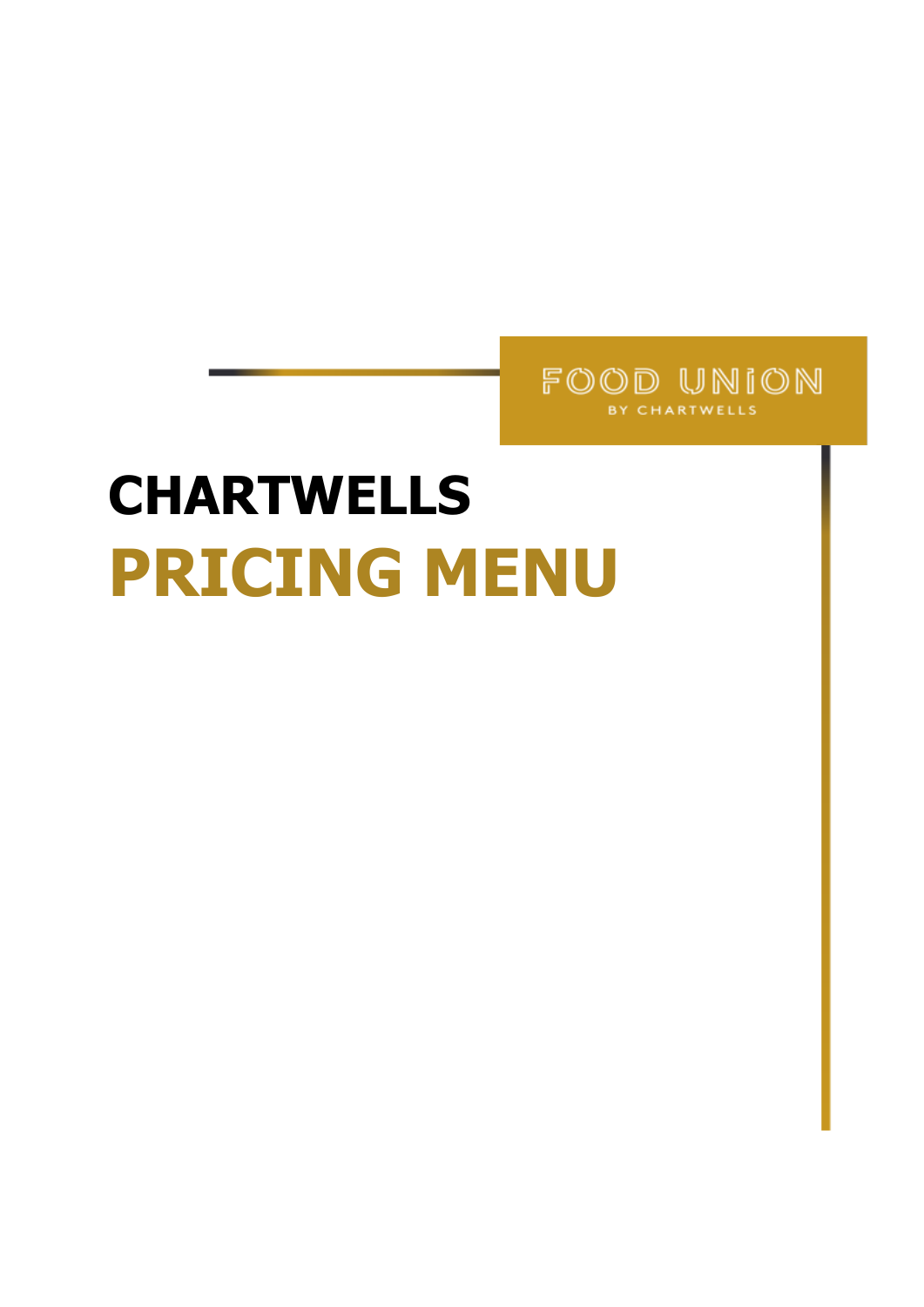### **PRICING MENU JACKET POTATO**

| <b>Plain Jacket Potato</b>                    | £1.29 |
|-----------------------------------------------|-------|
| <b>Filled Jacket Potato</b><br>(One Filling)  | £1.98 |
| <b>Filled Jacket Potato</b><br>(Two Fillings) | £2.60 |

| <b>Additional Sides</b>     |       |
|-----------------------------|-------|
| <b>Extra Cheese Portion</b> | £0.71 |
| <b>Extra Baked Beans</b>    | £0.71 |
| <b>Salmon Mayonnaise</b>    | £0.95 |
| <b>Tuna and Sweetcorn</b>   | £0.95 |

| <b>Student Meal Deal</b><br><b>(All Main Meal Deals</b><br><b>Include Bottled Water</b><br><b>OR Radnor Tetra, Hot</b><br><b>OR Cold Dessert, OR</b><br><b>Fresh Fruit Piece OR</b><br><b>Fruit Pot)</b> | £2.40 |
|----------------------------------------------------------------------------------------------------------------------------------------------------------------------------------------------------------|-------|
|                                                                                                                                                                                                          |       |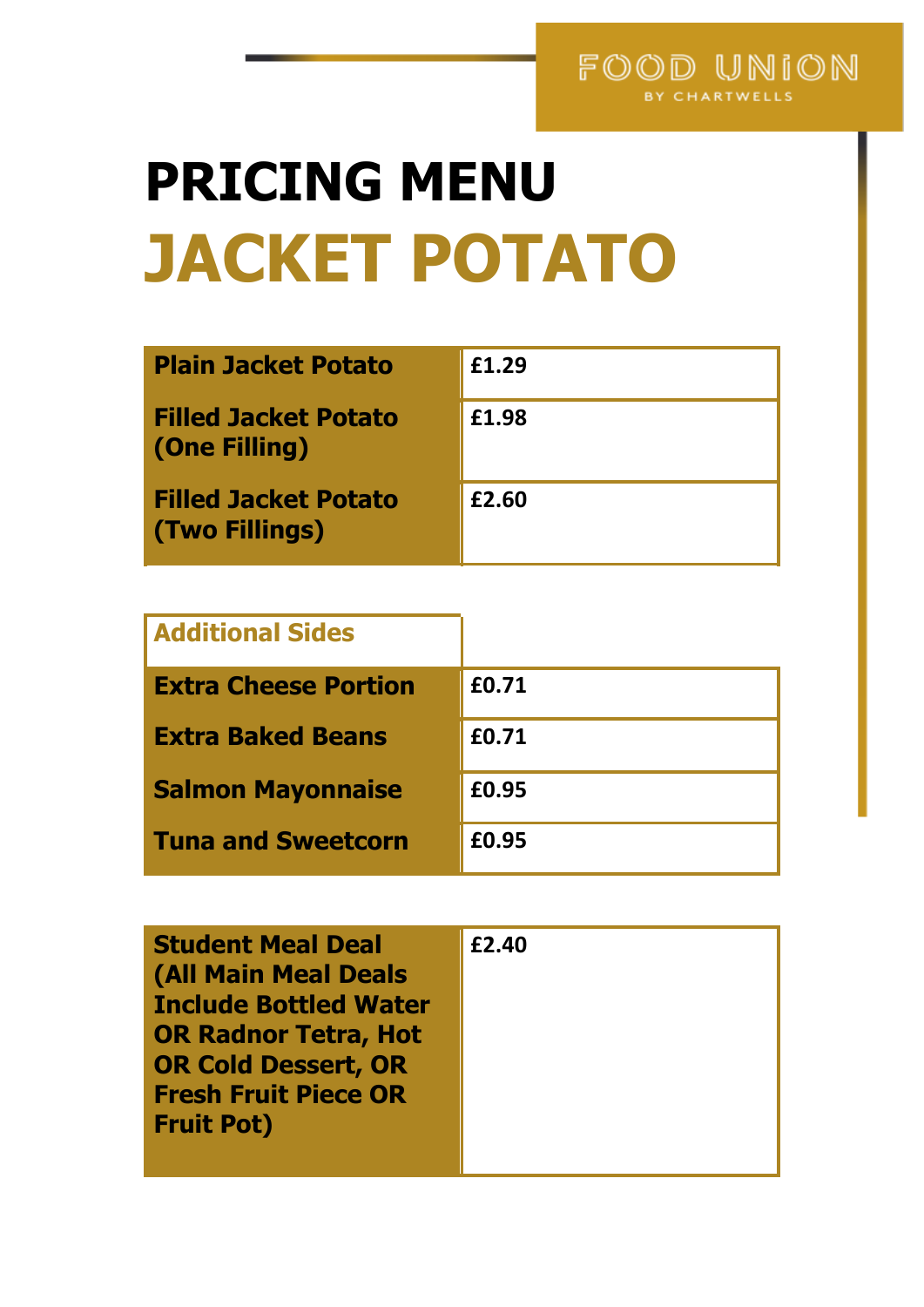#### FOOD UNION BY CHARTWELLS

# **PRICING MENU SANDWICHES, BAGUETTES AND WRAPS**

| <b>Selection of</b><br><b>Sandwiches</b>       | £1.96 |
|------------------------------------------------|-------|
| (Chicken, Tuna, Egg,<br><b>Cheese and Ham)</b> |       |
| <b>Bloomer Sandwiches</b>                      | £2.17 |
| (Chicken, Tuna, Egg,<br><b>Cheese and Ham)</b> |       |
| <b>Baguettes</b>                               | £2.35 |
| (Chicken, Tuna, Egg,<br><b>Cheese and Ham)</b> |       |
| <b>Cold Wraps</b>                              | £1.96 |
| (Chicken, Tuna and<br><b>Cheese</b> )          |       |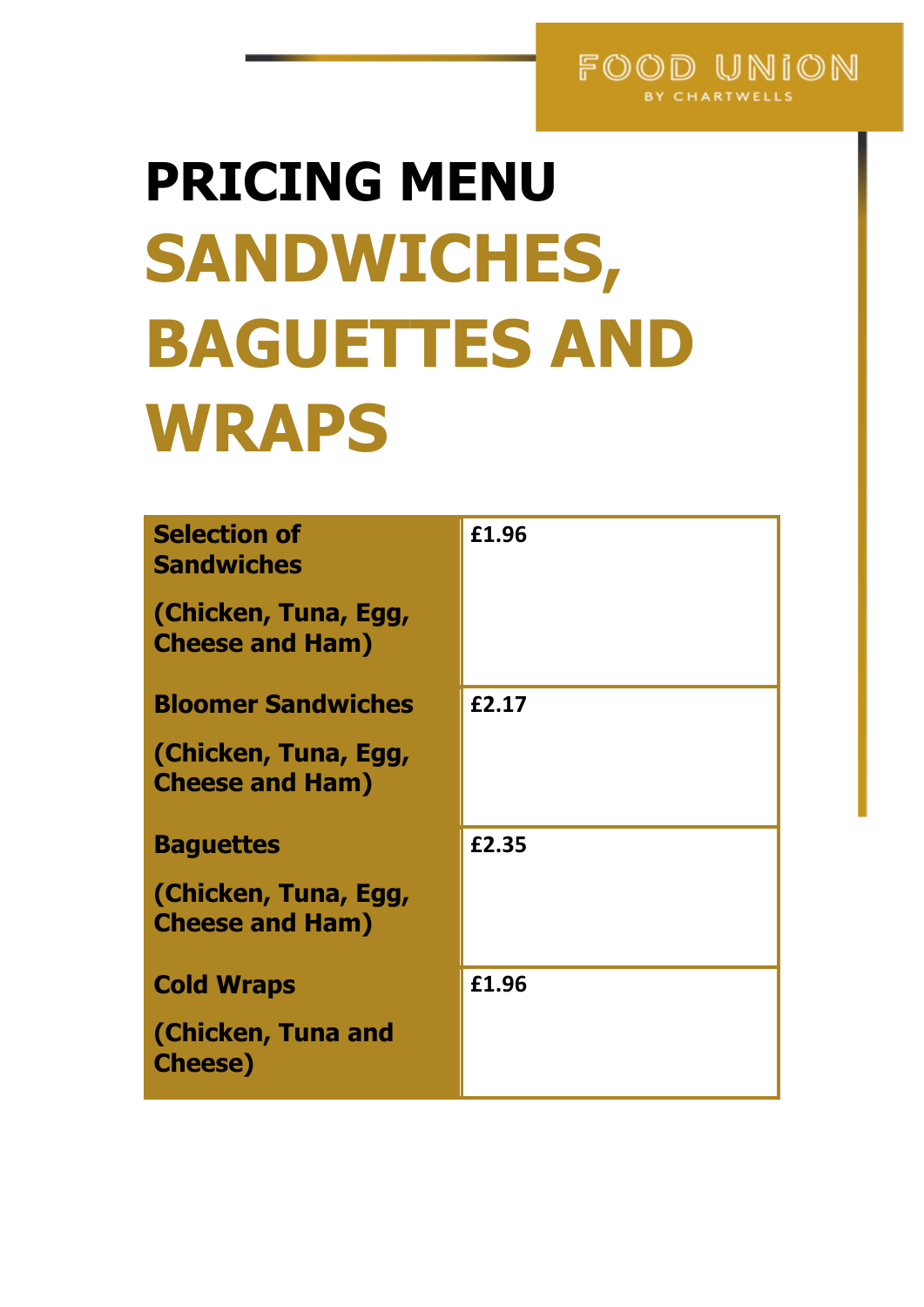#### FOOD UNION BY CHARTWELLS

# **PRICING MENU BREAKFAST (8:05 - 8:45am)**

| <b>Bacon Roll</b>                                 | £1.40 |
|---------------------------------------------------|-------|
| <b>Bacon and Egg English</b><br>Muffin            | £1.96 |
| <b>Quorn Pattie, Cheese</b><br>and Egg Muffin (V) | £1.96 |
| <b>Quorn Sausage Bap (V)</b>                      | £1.96 |
| <b>Toasted Crumpet</b>                            | £0.65 |
| <b>Pancakes (x2)</b>                              | £1.25 |
| <b>Fresh Fruit Piece</b>                          | £0.53 |
| <b>Muller Yogurt (100g)</b>                       | £0.84 |

| <b>Drinks</b>               |       |
|-----------------------------|-------|
| <b>Still Water (500ml)</b>  | £1.05 |
| <b>Viva Milkshake</b>       | £2.40 |
| <b>Radnor Tetra (200ml)</b> | £0.69 |
| <b>Juice Burst (330ml)</b>  | £0.90 |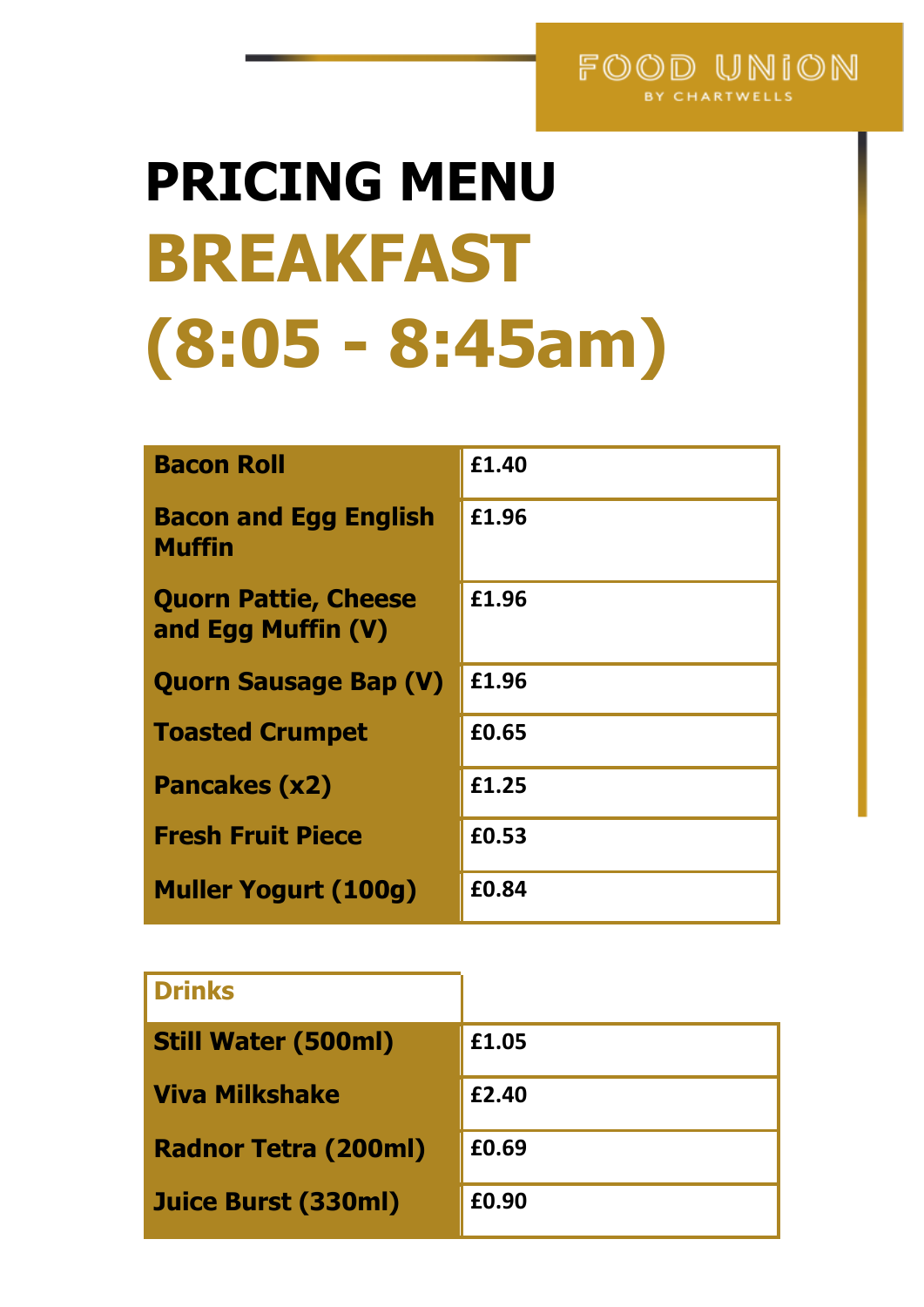## **PRICING MENU MIDMORNING BREAK**

| <b>Pancakes (x2)</b>                           | £1.16 |
|------------------------------------------------|-------|
| <b>Waffle</b>                                  | £1.37 |
| <b>Panini</b>                                  | £2.31 |
| <b>Flavoured Chicken</b><br>Wings $(x2)$       | £1.47 |
| <b>Margherita Pizza Slice</b>                  | £1.84 |
| <b>Cheese and Tomato</b><br><b>Focaccia</b>    | £1.26 |
| <b>Garlic Bread Slice (x2)</b>                 | £0.76 |
| <b>Hash Brown</b>                              | £0.71 |
| <b>Hot Dog in a Finger Roll</b><br>(V)         | £1.96 |
| <b>Quorn Burger in a Bun</b><br>$(\mathsf{V})$ | £2.31 |

| <b>Sauce Portions (12g)</b>                      |       |
|--------------------------------------------------|-------|
| <b>Heinz Tomato</b><br><b>Ketchup/Mayonnaise</b> | £0.23 |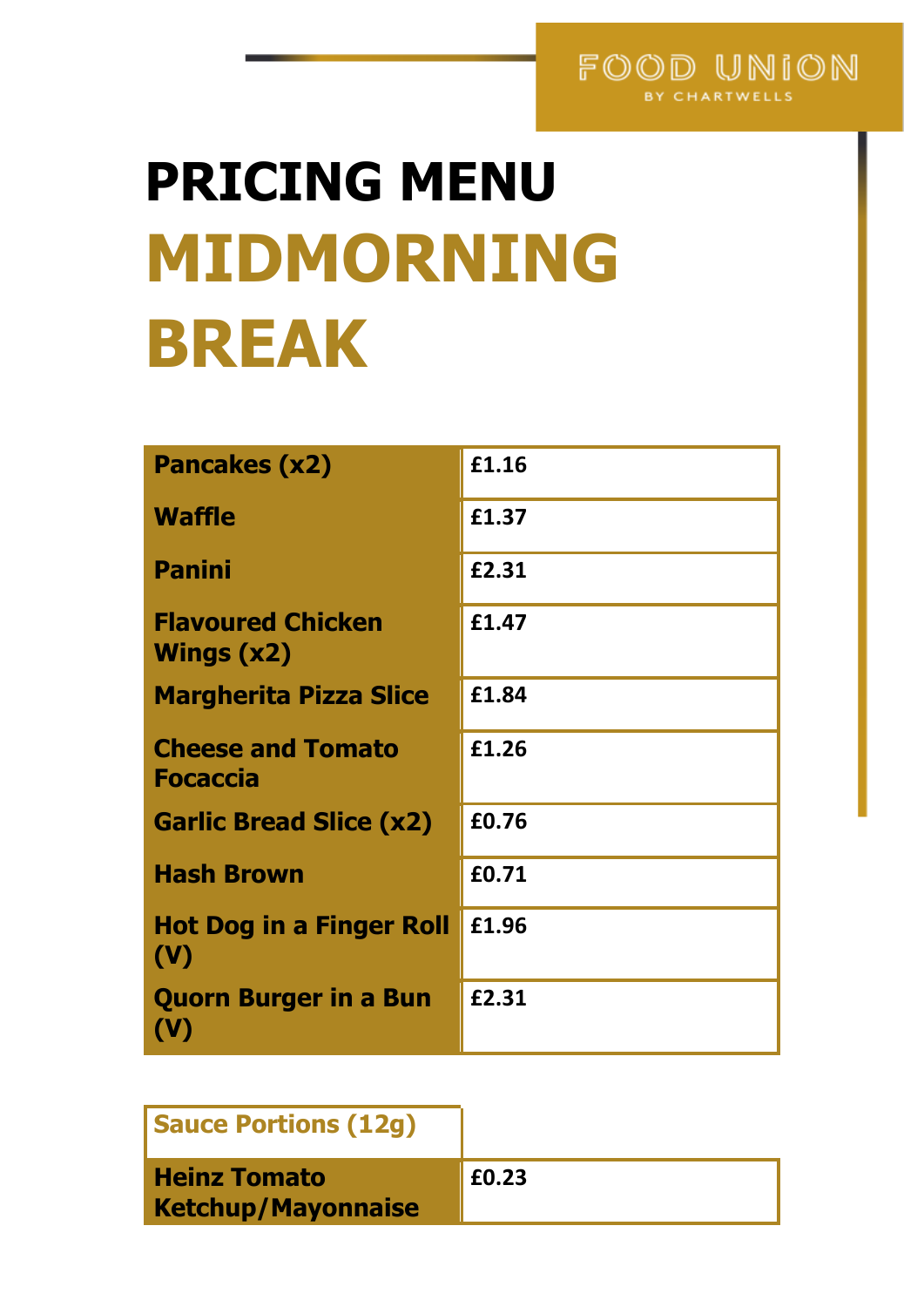

## **PRICING MENU PRICE LIST**

| <b>Main Meal Only</b> |       |
|-----------------------|-------|
| <b>Student</b>        | £2.31 |
| <b>Adult</b>          | £2.77 |

| <b>Meal Deal</b>                                                                                                                                                             |       |
|------------------------------------------------------------------------------------------------------------------------------------------------------------------------------|-------|
| <b>(All Main Meal Deals</b><br><b>Include Bottled Water</b><br><b>OR Radnor Tetra, Hot</b><br><b>OR Cold Dessert, OR</b><br><b>Fresh Fruit Piece OR</b><br><b>Fruit Pot)</b> |       |
| <b>Student</b>                                                                                                                                                               | £2.40 |
| <b>Adult</b>                                                                                                                                                                 | £2.70 |